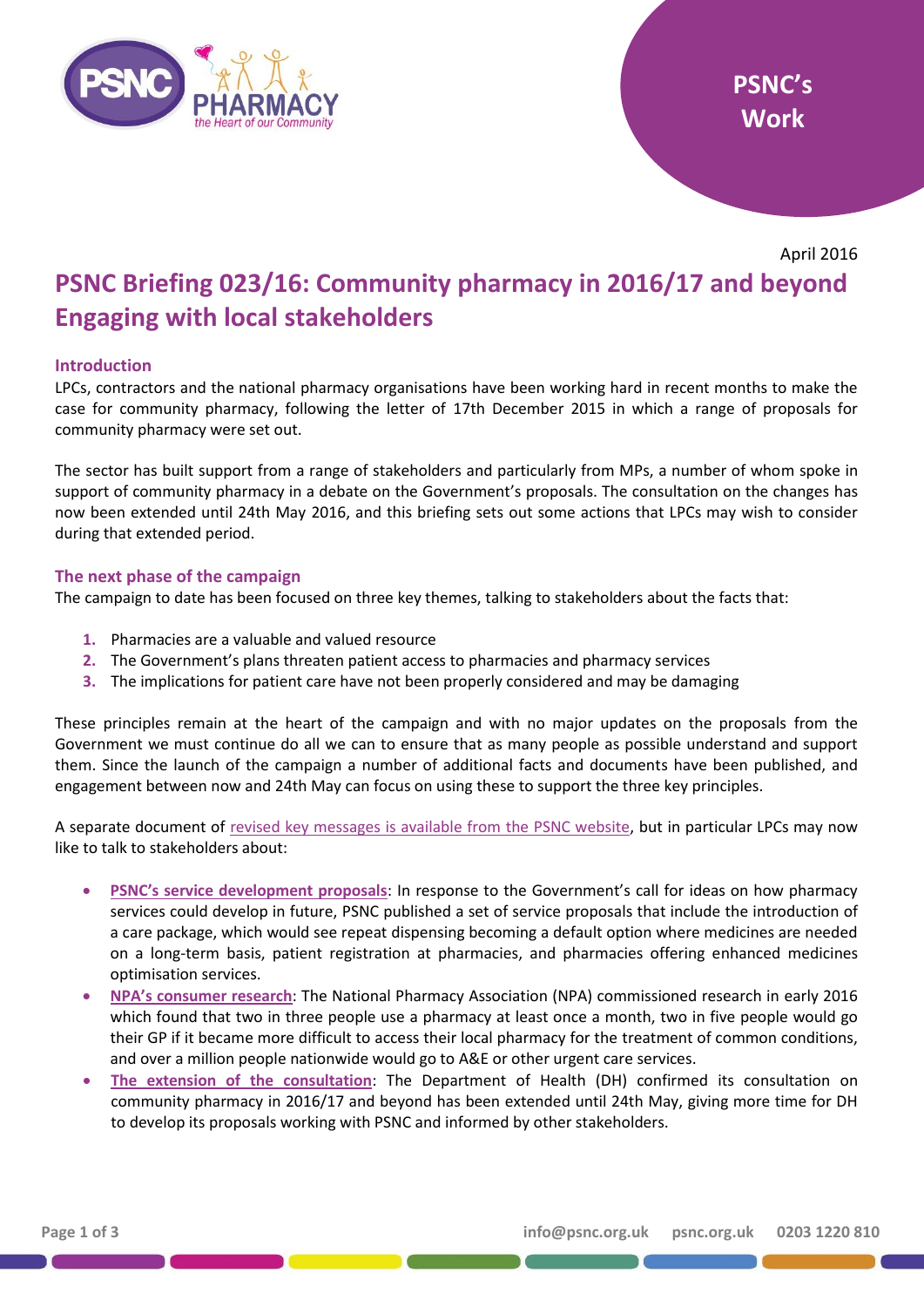

## **Possible next steps for LPCs**

Many LPCs have been carrying out extensive campaigning work already and much of that work, such as keeping contractors informed and involved as well as engaging with the campaign on social media should continue. In addition to those ongoing activities, over the next six weeks LPCs may like to consider in particular:

- Organising an event to engage with local patient groups and representatives
- Responding to their local MP following the standard replies many MPs have received to their letters
- Asking MPs to attend a speed briefing event in Parliament
- Promoting the new messages as outlined above and in the key messages document
- Working with local patient representatives to gather patient views

#### **Organising an event**

PSNC has produced a separate [Briefing document on organising a local event.](http://psnc.org.uk/wp-content/uploads/2016/04/Organising-a-local-event.pdf)

### **Engaging with MPs**

LPCs who have heard back from MPs who have received a standard response to their letters to ministers may like to use the [template letter available on the PSNC website](http://psnc.org.uk/wp-content/uploads/2016/04/MP-follow-up-letter-template.docx) to engage once more with their MP.

LPCs can also ask their MPs to get involved in a number of ways:

- MPs can help local pharmacies by encouraging the Government to be clearer about its plans. MPs could write the Secretary of State, or table Parliamentary Questions, asking about the impact in their constituency.
- Specifically, MPs should ask about the impact of the changes laid out in the letter from the Department of Health and NHS England of 17th December 2015, titled 'Community pharmacy in 2016/17 and beyond'. MPs should ask how the plans will affect community pharmacies in their constituency.
- MPs could now ask for the Government's response to the proposals offered by the Pharmaceutical Services Negotiating Committee on investing in services.
- MPs could also ask why the Department of Health took the decision to cease negotiations on the introduction of a National Minor Ailments Service for England.
- MPs will have the chance to attend a speed briefing event being organised by the national pharmacy organisations. Further details on this will be available in due course.

# **Engaging with local patient representatives**

As well as hosting an event, LPCs may wish to contact local stakeholders directly to talk to them about their concerns and the consultation. Local stakeholders could be asked to:

- Submit a letter to the Department of health outlining any concerns they share with community pharmacy
- Encourage their members or those they represent to do so as well.
- Engage with local MPs and other politicians about any concerns they have and their views on what community pharmacy could do in the future.
- Hold local meetings to discuss community pharmacy and its future.
- Canvass the opinions of those they represent.

#### **Barnsley LPC and their local Healthwatch**

In early March, MP for Barnsley East Michael Dugher wrote to Healthwatch Barnsley outlining his concerns regarding the Government's plans for the future of community pharmacy and Barnsley LPC Chief Officer Tom Bisset spotted an opportunity.